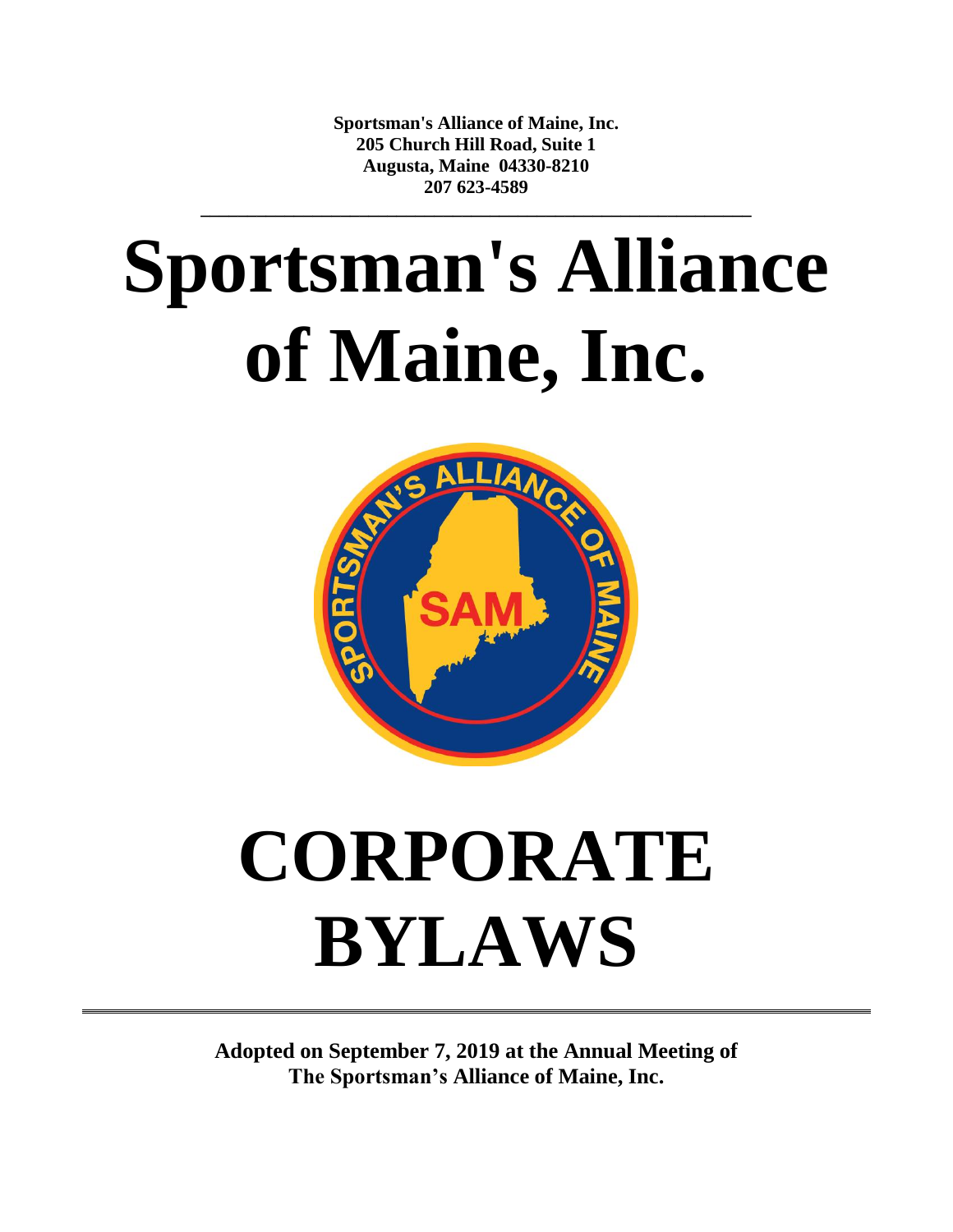### **Table of Contents**

| <b>ARTICLE I. Name. Location, and Corporate Seal</b>                      | 3              |
|---------------------------------------------------------------------------|----------------|
| Section 1. Name and Location<br>Section 2. Corporate Seal                 | 3<br>3         |
| <b>ARTICLE II Purpose. Powers and Dissolution</b>                         | $\mathfrak{Z}$ |
| Section 1. Purpose                                                        | 3              |
| Section 2. Powers                                                         | $\overline{4}$ |
| Section 3. Dissolution                                                    | $\overline{4}$ |
| <b>ARTICLE III. Membership and Meetings of Members</b>                    | 5              |
| Section 1. Membership                                                     | 5              |
| A. Individual and Family Memberships                                      | 5              |
| <b>B.</b> Life Member                                                     | 5              |
| C. Life Family Member                                                     | 5              |
| D. Senior Life Member                                                     | 5              |
| Section 2. Annual Meeting                                                 | 5              |
| Section 3. Special Membership Meetings                                    | 6              |
| Section 4. Notice of Membership Meetings                                  | 6              |
| Section 5. Quorum and Voting at Membership Meetings                       | 6              |
| ARTICLE IV. Board of Directors and Meetings of the Board of Directors     | 6              |
| Section 1. Number and Term                                                | 6              |
| Section 2. Powers and Duties                                              | 6              |
| Section 3. Eligibility, Terms, and Election of Board Members and Officers | 7              |
| A. Board Eligibility                                                      | 7              |
| <b>B.</b> Board Nominations                                               | 7              |
| C. Directors Nominations                                                  | 7              |
| D. Election Committee                                                     | $8\,$          |
| E. Contested Ballots                                                      | 8              |
| F. Uncontested                                                            | $8\,$          |
| G. Election of Officers                                                   | 8              |
| Section 4. Vacancies and Removal of Directors                             | 8              |
| A. Filling Vacancies                                                      | 8              |
| <b>B.</b> Removal of Directors                                            | 8              |
| Section 5. Regular Meetings                                               | 8              |
| Section 6. Special Meetings                                               | 8              |
| Section 7. Quorum                                                         | 9              |
| <b>Section 8. Permanent Committees</b>                                    | 9              |
| A. Executive Committee                                                    | 9              |
| <b>B.</b> Committee on Nominations                                        | 9              |
| Section 9. Other Committees and Procedures                                | 9              |
| Section 10. Conflict of Interest                                          | 10             |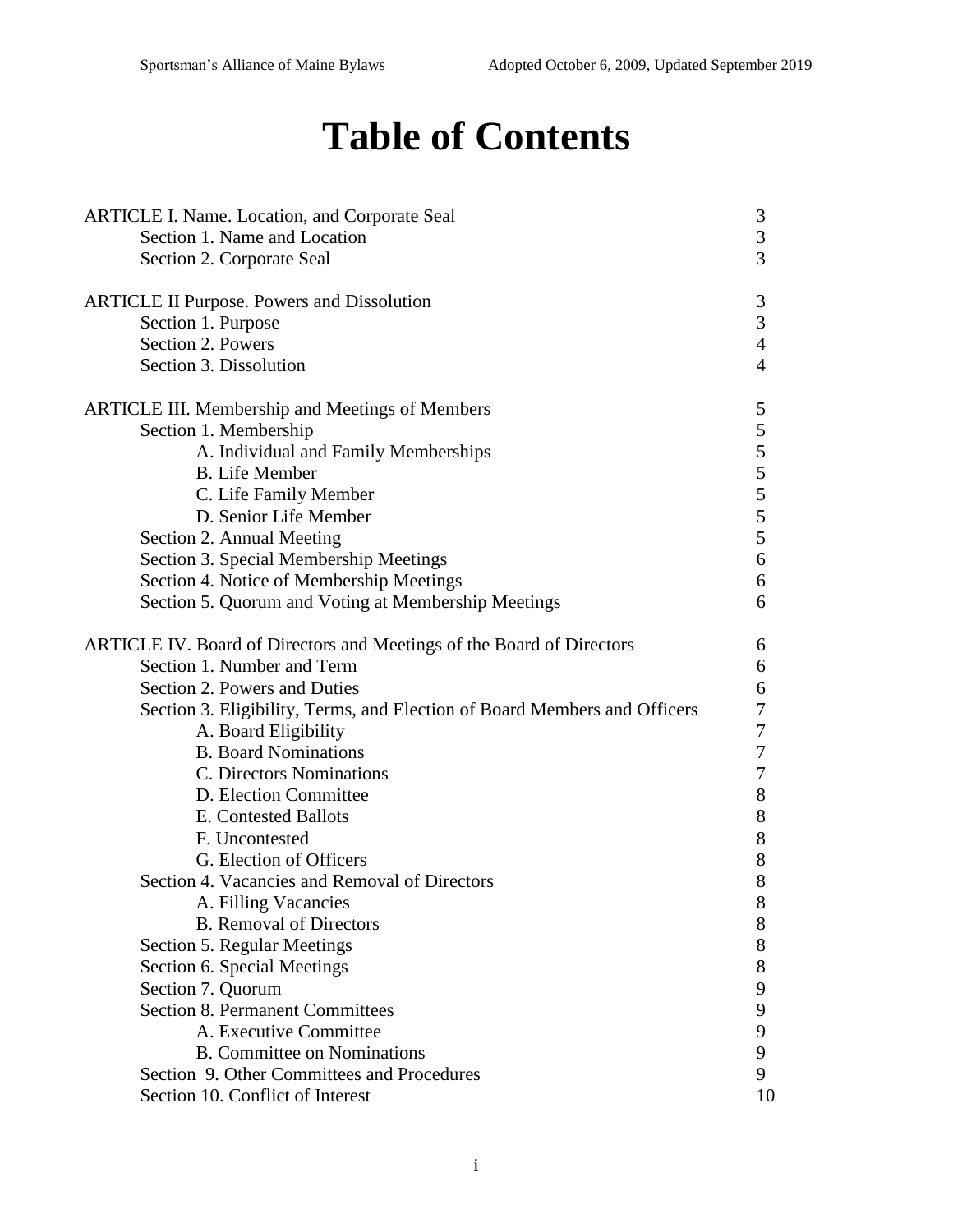| <b>ARTICLE V. Officers and Executive Director</b>                | 10 |
|------------------------------------------------------------------|----|
| Section 1. Designation of Officers                               | 10 |
| Section 2. Election and Term of Officers                         | 10 |
| Section 3. Powers and Duties of the President                    | 10 |
| Section 4. Powers and Duties of the Vice President               | 10 |
| Section 5. Powers and Duties of the Clerk                        | 10 |
| Section 6. Powers and Duties of the Treasurer                    | 10 |
| Section 7. Bonds                                                 | 11 |
| Section 8. Vacancies                                             | 11 |
| Section 9. Executive Director                                    | 11 |
| <b>ARTICLE VI. Contracts</b>                                     | 11 |
| <b>ARTICLE VII. Fiscal Year</b>                                  | 11 |
| <b>ARTICLE VIII. Rules of Order</b>                              | 12 |
| <b>ARTICLE IX. Board Action Taken Without a Meeting</b>          | 12 |
| Section 1. Unanimous Action by Directors Without a Meeting       | 12 |
| Section 2. Informal or Irregular Action by Directors             | 12 |
| <b>ARTICLE X. Amendments</b>                                     | 12 |
| ARTICLE XI. Indemnification of Members of the Board of Directors | 13 |
| <b>ARTICLE XII. Severability</b>                                 | 13 |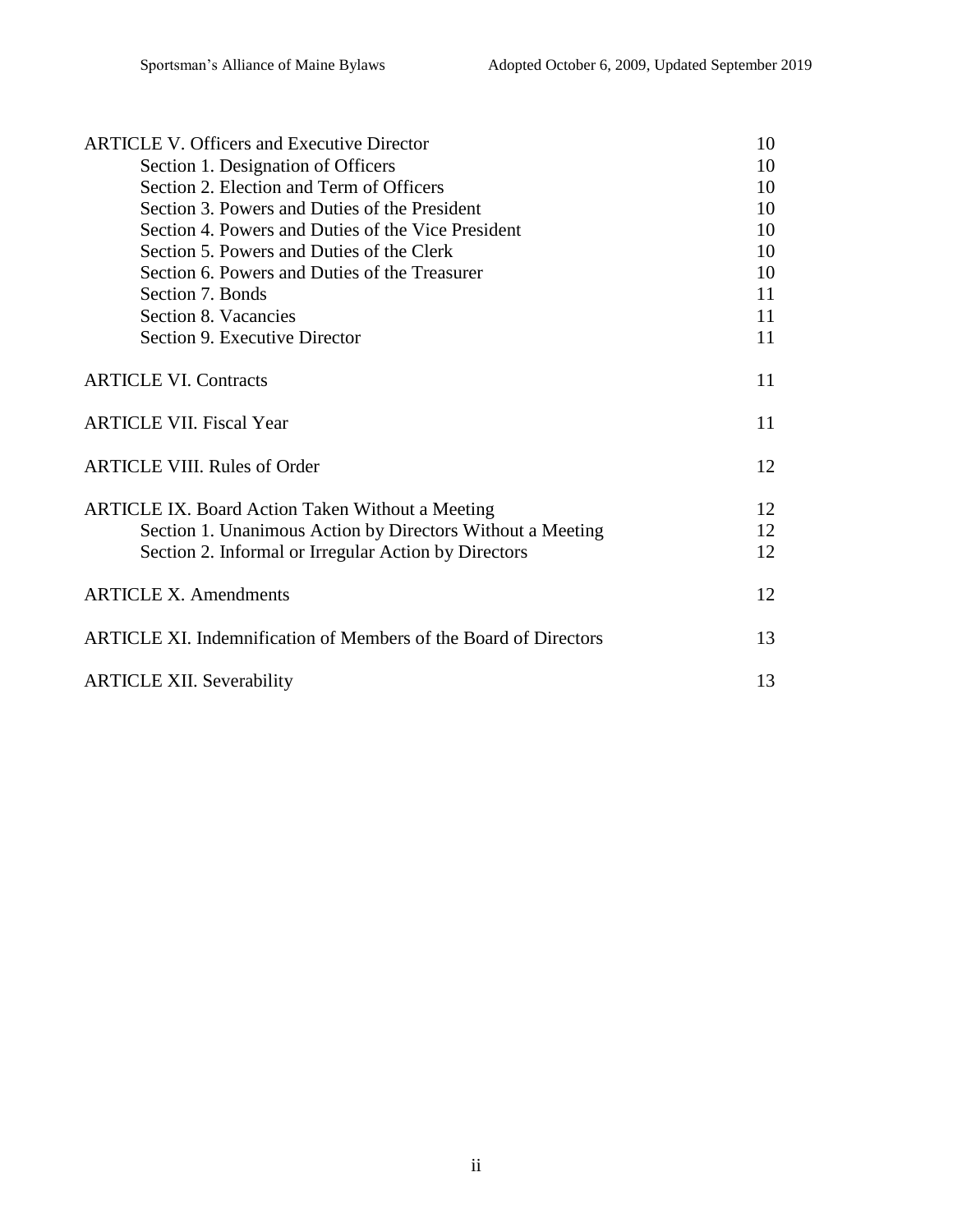#### ARTICLE I

#### Name, Location, and Corporate Seal

Section 1. Name and Location: The name of this corporation shall be Sportsman's Alliance of Maine, Inc. The principal office of the corporation shall be in Augusta, Maine.

Section 2. Corporate Seal: The corporate seal shall be circular in form and shall bear the following words "Sportsman's Alliance of Maine" set within the circle.

#### ARTICLE II

#### Purpose, Powers and Dissolution

Section 1. Purpose: The purposes for which this corporation is formed are as follows:

The said corporation is organized and shall be operated exclusively for charitable, educational and scientific purposes. Its purposes shall be co-extensive with the purposes set forth in Section 501 (c) (3) of the United States Internal Revenue Code of 1954 or the corresponding provision in effect of any future United States Internal Revenue Law. It is intended that the corporation will be exempt from taxation under Section 501 (c) (3) and will qualify to receive tax deductible gifts under Sections 170, 2055, 2106 (a)2A and 2522 of the said Code. Notwithstanding any other provisions of this Code of Regulations, the corporation shall not carry on any activities not permitted to be carried on by a corporation exempt from Federal income tax or by a corporation, contributions to which are deductible under the above sections of the Code.

Among the charitable, educational and scientific purposes for which the corporation is formed are the following specific purposes:

- A. To develop and provide information on wildlife resources, field sports and conservation programs that will benefit such resources, sports and programs.
- B. To educate the public concerning the American heritages of hunting, trapping and fishing.
- C. To initiate and participate in litigation in the courts when necessary to protect the beneficial pursuits of hunting, trapping, fishing and scientific wildlife management practices.
- D. To promote and explain field sports, wildlife conservation and scientific wildlife management practices through literature, films, the press, television and radio.
- E. To provide organizations throughout the state in financial and management assistance programs to achieve these purposes.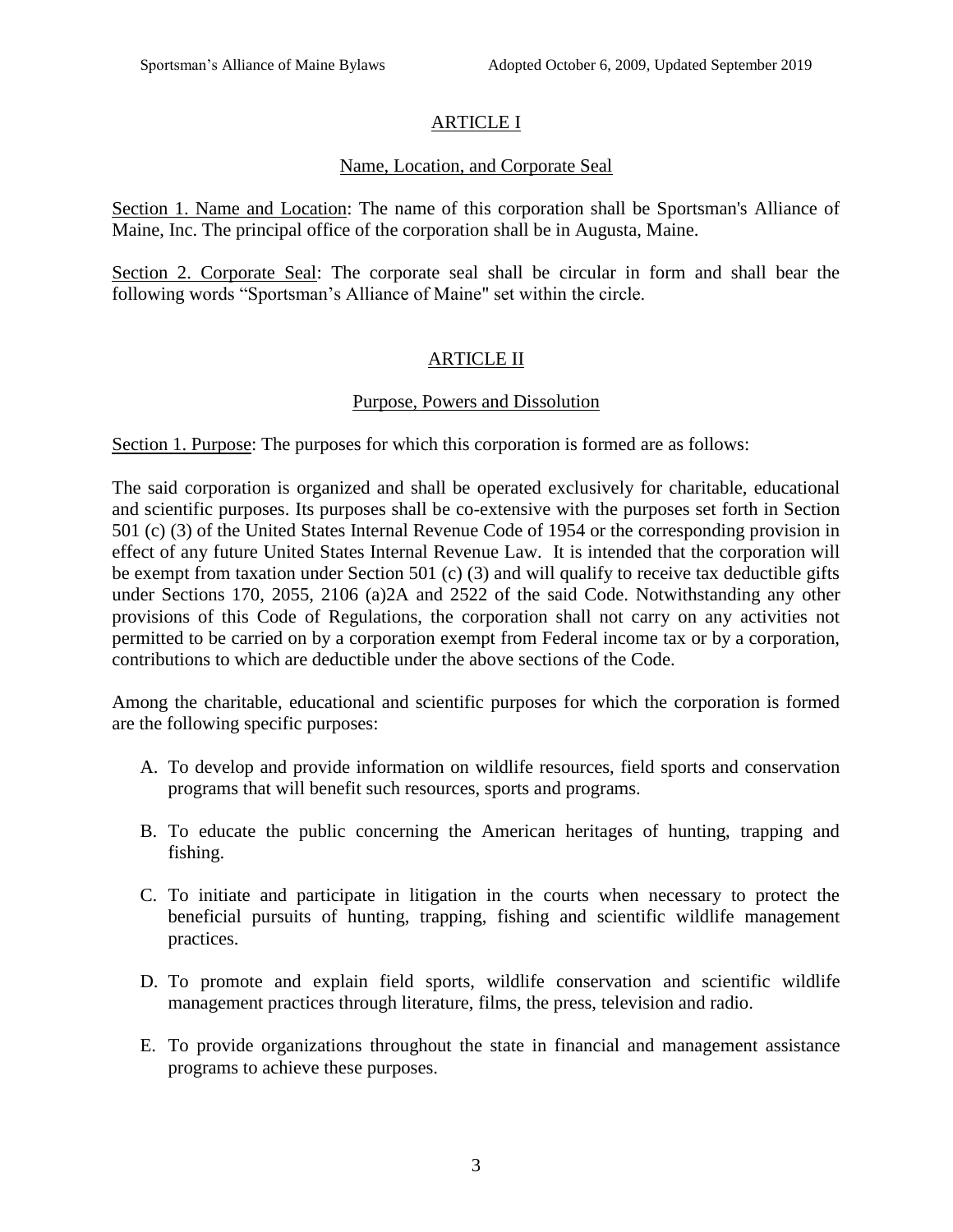- F. To acquire and develop moneys to be used for scholarships and awards relative to these purposes.
- G. Defend and protect the right of individuals to keep, use and bear firearms.
- H. To do any and all things· that are necessary for, or incident to, the purposes hereinbefore stated.

#### Section 2. Powers:

Solely as a means of accomplishing the foregoing purposes, this nonprofit corporation shall have the following powers:

- A. To accept, acquire, receive, take and hold by bequest, devise, grant, gift, purchase, exchange, lease, transfer judicial order or decree, or otherwise for any of its objects and purposes, any property, both real and personal of whatever kind, nature or description and wherever situated.
- B. To sell, exchange, convey, mortgage, lease, transfer or otherwise dispose of any such property both real and personal, as the objects and purposes of the corporation may require, subject to such limitations as may be prescribed by law.
- C. To borrow money and, from time to time, make, accept, endorse, execute and issue bonds, debentures, promissory notes, bills of exchange and other obligations of the corporation, and to secure the payment of any such obligations by mortgage, pledge, deed, indenture, agreement, or other instrument of trust, by lien upon, assignment of or agreement in regard to all or any part of the property, rights or privileges of the corporation wherever situated, whether now owned or hereafter to be acquired.
- D. In general, to exercise such other powers which now or hereafter may be conferred by law upon a nonprofit corporation organized for the purposes hereinabove set forth, or necessary or identical to the powers so conferred or conducive to the attainment of the purposes of the corporation subject to such limitations as are or may be prescribed by law.

#### Section 3. Dissolution:

In the event of the dissolution of the Sportsman's Alliance of Maine, Inc., the assets and any unexpended income remaining after making provisions for the payment of all the liabilities of the organization, shall be distributed exclusively to such organizations designated by the Board of Directors which are organized and operated exclusively for charitable, educational or scientific purposes as shall qualify at the time as exempt under Section 501 (c) (3) of the Internal Revenue Code of,1954, or as may be hereinafter amended. No private member, officer, trustee or private individual shall be entitled to share in the distribution of any of the corporation's assets on dissolution of the organization.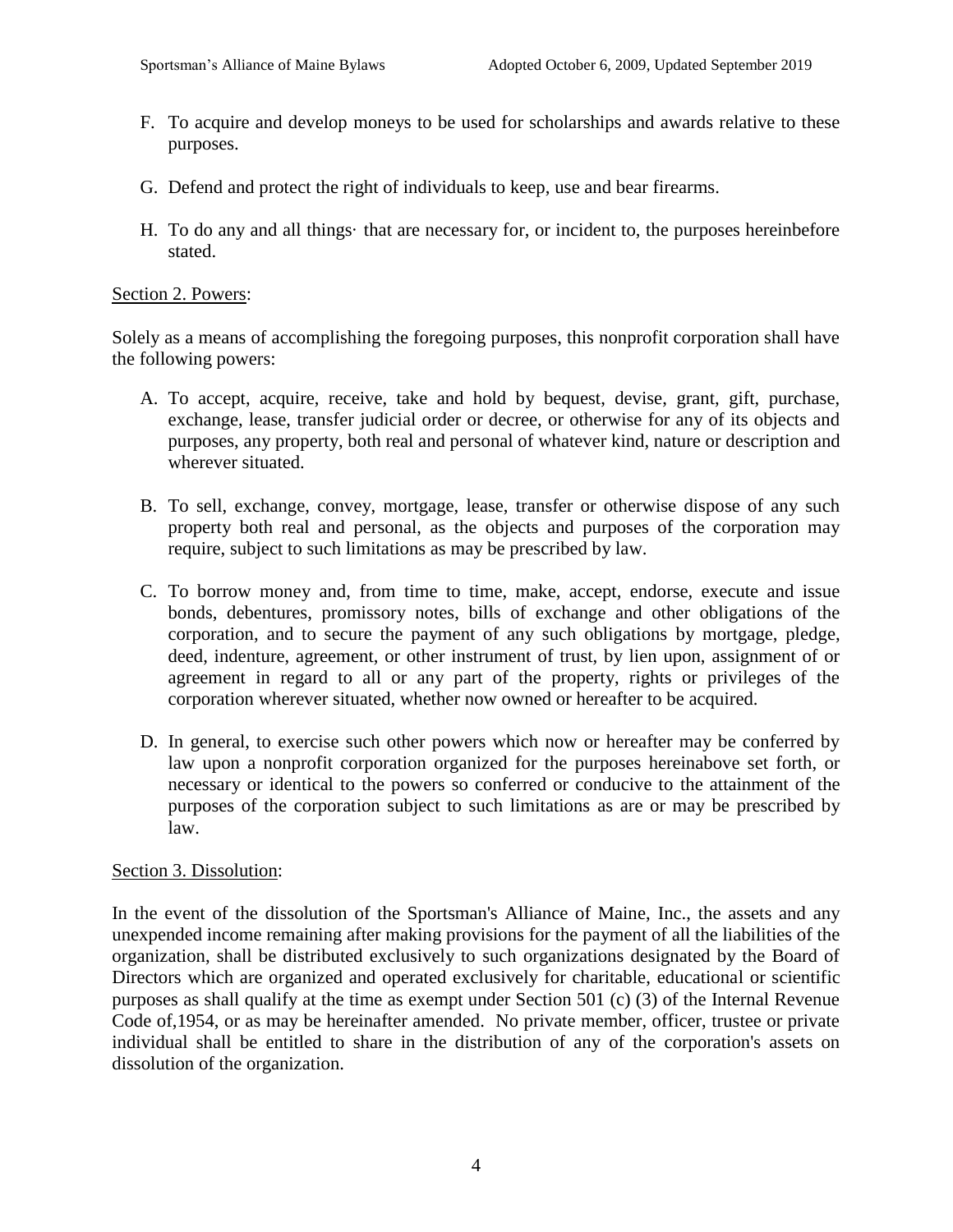#### ARTICLE III

#### Membership and Meetings of Members

Section 1. Membership: Membership of the corporation is open to all persons subscribing to its purposes, and to all families (consisting of head of family and/or spouse and/or children under the age of 18). Only members eighteen (18) years old and over shall possess full voting and other rights as outlined elsewhere in these Bylaws. The following categories of membership will be available:

- A. Individual and Family Memberships: Membership fees for individual and family memberships shall be determined by the Board of Directors.
- B. Life Member: To who shall be issued on payment of \$500, a certificate entitling the holder to membership in the Alliance for life and, without payment of the annual service fee, all services offered annually to regular SAM members.
- C. Life Family Member: For a principal and spouse, to whom shall be issued on payment of \$600, a certificate entitling the holders to membership in the Alliance for life, and without payment of the annual service fee, all services offered annually to regular SAM members.
- D. Senior Life Member: For members sixty-five (65) years of age and older, to whom shall be issued on payment of \$250, a certificate entitling the holder to membership in the Alliance for life, and without payment of the annual service fee, all services offered annually to regular SAM members.
- E. Youth Membership: Members may sponsor individuals under age 18 for Youth Membership. Fees and membership rewards shall be determined by the Board, but Youth Members will not qualify for SAM Membership discounts or voting rights.

At any time a member may move into another category of membership as listed above, on payment of the difference between his or her current category and the category of membership sought. Once a person has fully qualified for a category of life membership, any change in the schedule of life member dues shall not cause any change in the member's life membership category. The Board may establish payment plans appropriate for the categories of Life Membership, in order to promote and encourage member participation. Membership fees are set by the Board of Directors; these fees may be temporarily decreased as part of a promotion to increase or upgrade memberships.

All Life Membership dues shall be set aside in a separate Endowment Fund (the Fund). At the discretion of the Board of Directors, but at least once a year on June  $30<sup>th</sup>$ , there shall be an accounting of the Fund to determine its total value including principal and any income earned to date. If the total value of Fund is greater than \$250,000, the amount in excess of \$250,000 may be transferred to another SAM account and may be utilized as determined by the Board of Directors. At the discretion of the Board of Directors, other funds may also be deposited into the Endowment Fund.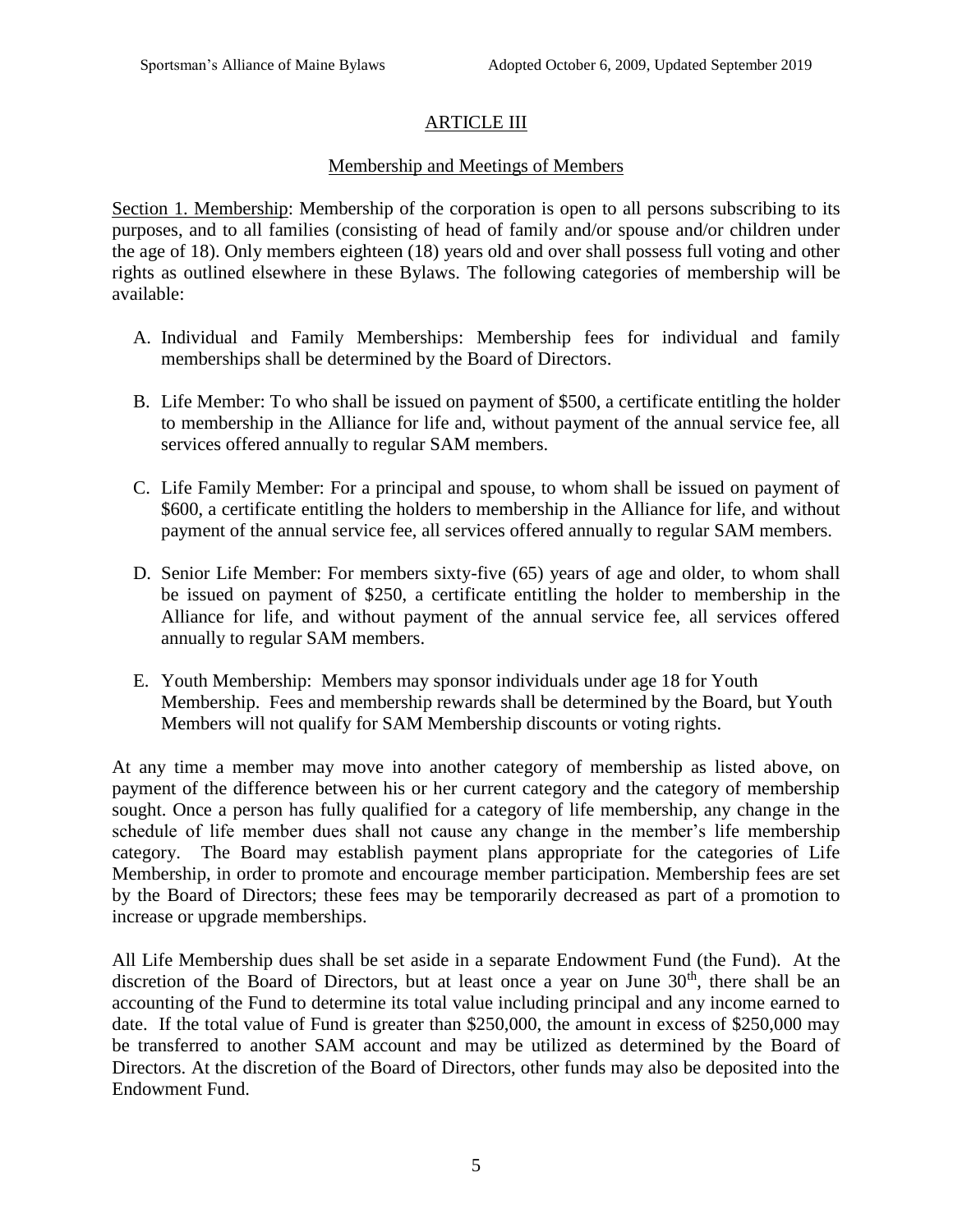Section 2. Annual Meeting: The annual meeting of the members of this corporation shall be held, at such place within the State of Maine and at such hour of the day and date as may be determined and designated by the Board of Directors, or in the event of their failure to make such determination, by the President. Such meeting may be adjourned from time to time until business is completed.

Section 3. Special Membership Meetings: Special meetings of the members may be called at any time by the President, or by vote of the Board of Directors. A special meeting of members may also be called by members having a written petition signed by at least 5% of the members entitled to cast a vote at such meeting.

Section4. Notice of Membership Meetings: Notice of the annual meeting, or any regular or special membership meetings, shall be sufficient at least thirty (30) days before the meeting notice is published in the SAM News, mailed to each member and/or electronically mailed to each member at least thirty (30) days before such meeting. Notice of a meeting adjourned for less than 30 days need not be given if in the time and place of the adjourned meeting are announced at the meeting at which the adjournment was taken.

Section 5. Quorum and Voting at Membership Meetings: At all meetings of the members except as may be otherwise provided by law, there shall be present in person at least ten percent (10%) of the members or fifty (50) members, whichever is less, in order to constitute a quorum, but any less number may adjourn a meeting from time to time until a quorum shall be present. At all meetings of the members, each member present in person shall be entitled to one vote, and in the case of a family membership, each spouse shall be entitled to one vote. Voting by proxy is prohibited. The act of a majority of the members present and voting at such meeting shall be the act of the members.

#### ARTICLE IV

#### Board of Directors and Meetings of the Board of Directors

Section 1. Number and Term: The Alliance shall be governed by a Board of Directors, consisting of 14 (fourteen) members at large, elected from among the membership. Each Director shall be elected for a term of 3 (three) years, and 1/3 (one third) of the Directors' terms shall expire each year.

Section 2. Powers and Duties: The Board of Directors shall have general power to manage and control the affairs and property of the Alliance, and the funds of the Alliance shall be expended or applied in accordance with the purposes of the Alliance only as may be directed by authorization of the Board of Directors. They shall also have the following specific powers:

- A. To call a meeting of the members whenever they deem it necessary by giving notice thereof as required by these Bylaws.
- B. To make policies consistent with these Bylaws, for the guidance of the Officers, and management of the business and affairs of the Alliance.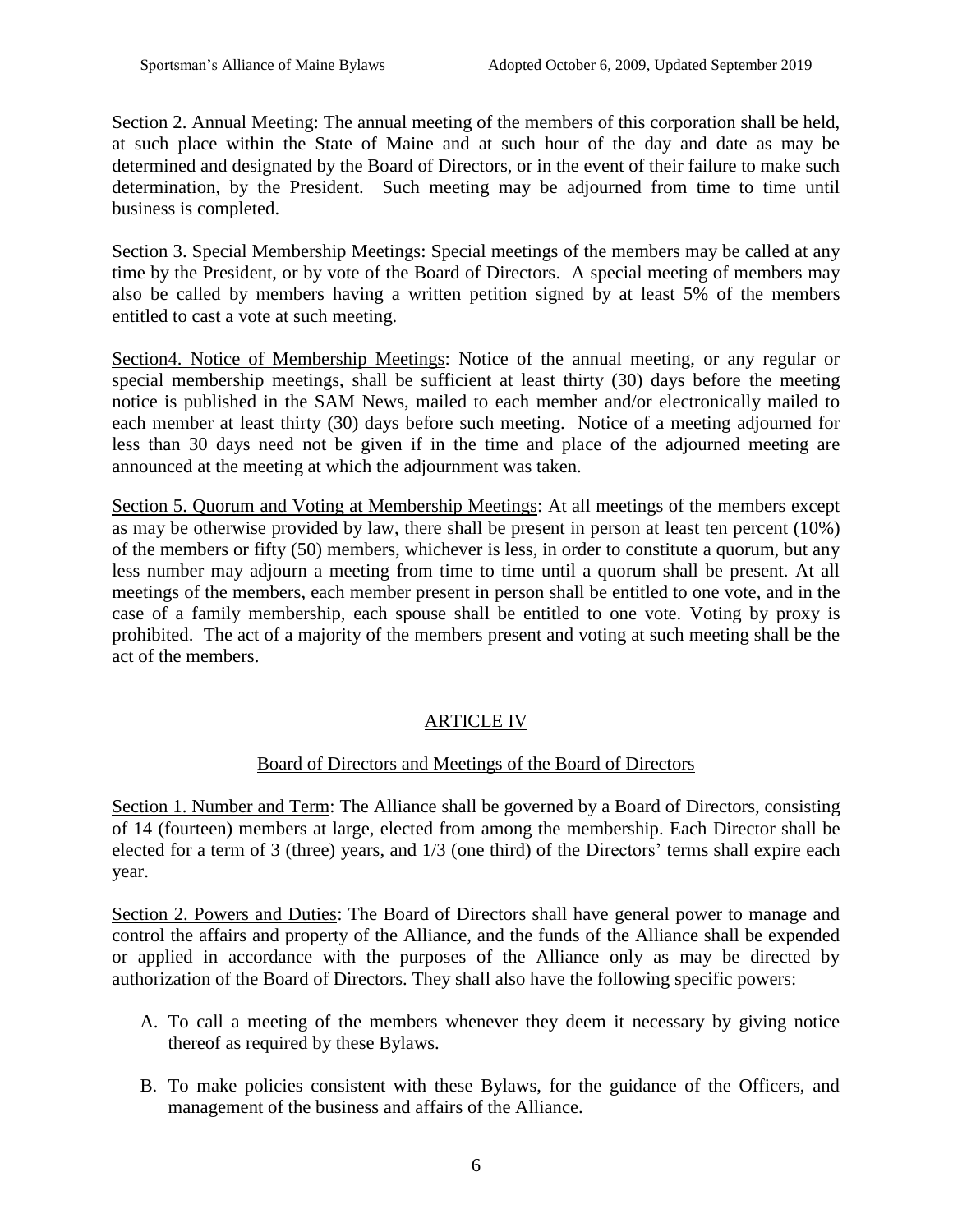- C. To incur such indebtedness, as they may deem necessary, but not contrary to the Laws of the State of Maine.
- D. To purchase and sell any and all lands, buildings, and any and all other property which they may deem necessary and beneficial to the Alliance.
- E. To authorize the issuance of any notes, bonds or other obligations of the Alliance and pledges or mortgages of its property.
- F. To fix the compensation, if any is deemed advisable, of all Officers and employees.

#### Section 3. Eligibility, Terms, and Election of Board Members and Officers:

- A. Board Eligibility: Membership on the Board of Directors is limited to those who have been SAM members for at least the previous 12 months.
- B. Board Nominations: No later than the first meeting of the Board of Directors following the beginning of the fiscal year, the President shall appoint a nominating committee which shall consist of at least four Directors chosen at the President's discretion. Said committee shall submit nominees for election to the Board of Directors and the general membership in writing at least two (2) calendar months before the date of the annual meeting of the organization. The general membership of the organization shall be encouraged to submit other nominees for positions on the Board of Directors, provided, however, no such additional nominations shall be considered unless they are received by the Secretary of the Corporation at least one (1) full calendar month before the annual meeting date and unless they are accompanied by a nomination petition containing the signatures of at least fifty (50) members of the organization in addition to the nominee. The Secretary shall forward copies of such petitions timely received, to the membership at least fifteen days before the Annual Meeting. No nominations for membership to the Board of Directors may be made during the Annual Meeting except in the case where all the persons nominated for a particular office had withdrawn their names from consideration for the office.
- C. Directors Nominations: At least ninety days before the Annual Meeting, the Board of Directors shall confirm a Nominating Committee of SAM Board members. The Nominating Committee will present a slate of Directors to be considered that year. The Nominating Committee shall present a slate of Directors to the Board of Directors prior to the slate being published in the SAM News. The Nominating Committee's slate of Directors may be modified or amended, in whole or in part, by a two-thirds (2/3) vote of the Board of Directors. Said slate, together with all nominations received by petition, shall be mailed or published in the SAM Newsletter at least thirty (30) days before said Annual Meeting. As to such Directors so nominated in which no contest exists, they shall be duly elected as of said Annual Meeting, without further action.

When considering candidates for nomination to the Board; the Nominating Committee shall, in addition to other factors, consider the need for the following;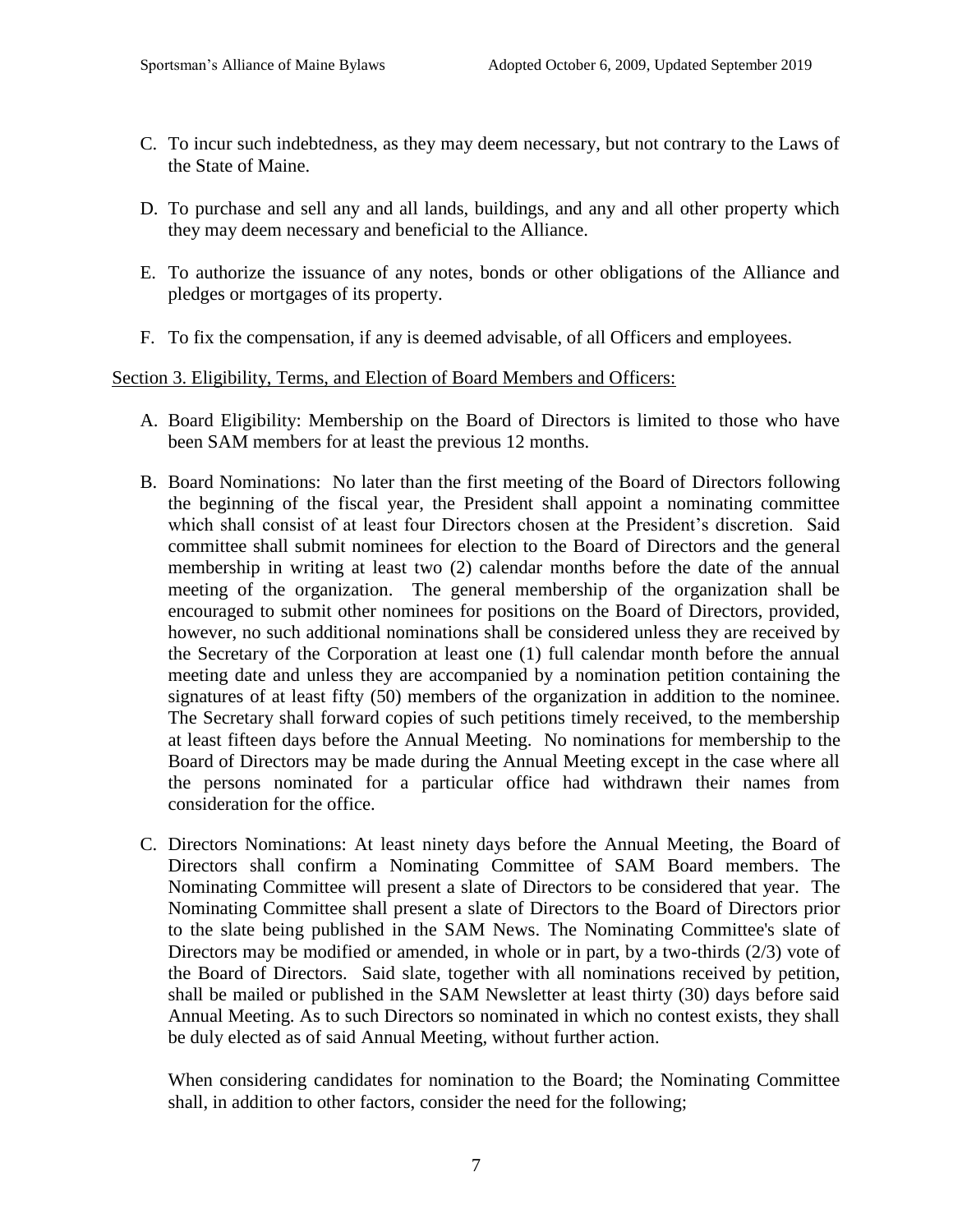- 1). A geographically and demographically diversified Board,
- 2). A Board that represents the various outdoor and firearms interests, and
- 3). Candidates that possess the leadership, skills and talent needed on the Board.

The Nominating Committee should actively recruit Board candidates to meet these goals.

- D. Election Committee: At least sixty (60) days before the Annual Meeting, if there is a contested election for the Board of Directors, the President shall appoint three (3) members of the Nominating Committee to an Election Committee to conduct the election.
- E. Contested Ballots. The Election Committee shall examine each ballot submitted to determine which candidate(s) the member has voted for. If a voter marks more names for an office than there are vacancies to be filled, the voter's vote for that office may not be counted.
- F. Uncontested Election: When only one (1) candidate has been nominated for every open seat on the Board subject to election, the Executive Director shall so advise the Board of Directors. The candidates are automatically elected without further action, and their election shall be reported at the Annual Meeting
- G. Election of Officers: The Nominating Committee shall present a slate of Officers at the next Board of Directors Meeting following the annual meeting. All Officers nominated and elected must be members of the Board of Directors.

#### Section 4. Vacancies and Removal of Directors:

- A. Filling Vacancies: Any vacancy in the Board of Directors that may occur by death, resignation, removal or otherwise shall be filled by majority vote of the Board of Directors at any meeting of the Board after notice of said vacancy or vacancies shall have been advertised in the SAM News, or if there are no remaining members of the Board of Directors, by vote at any meeting of the members. A Director elected to fill such a vacancy shall be elected for the unexpired term of his or her predecessor.
- B. Removal of Directors: At a special meeting of the membership called expressly for that purpose, the entire Board of Directors or any individual Board Member may be removed, with or without just cause, by the affirmative vote of two-thirds  $(2/3)$  of the membership entitled to vote for Directors

Section 5. Regular Meetings: The Board of Directors will hold regular monthly meetings, at times and places of their choosing, to be open to all members. Board members may add any item to the agenda, provided such items are delivered in writing to the SAM office at least 7 (seven) days prior to the meeting. The Board of Directors may, from time to time during the regular meeting, adjourn into executive session by a majority vote of all Board members present and voting. Executive session shall exclude all persons not members of the Board, except for persons invited by majority vote of the Board.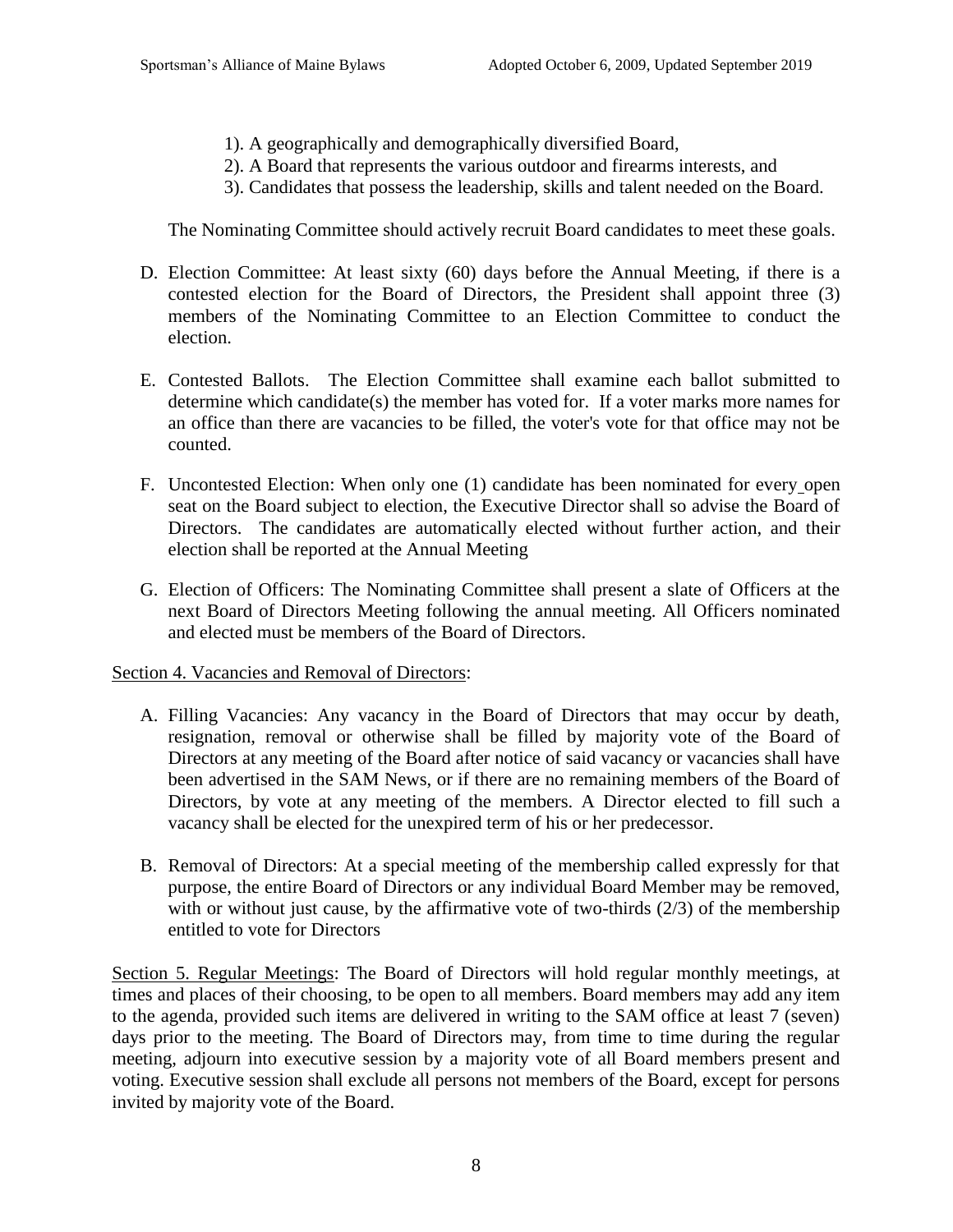Section 6. Special Meetings: Special meetings of the Board of Directors may be called by the President, or if he or she is absent or is unable to act, by the Vice President, or by any two Directors. Special meetings of the Board of Directors may be held at such place or places as may be designated in the notice of the meeting

Section 7. Quorum: Forty percent (40%) of the members of the Board of Directors then in office constitute a quorum for the transaction of business, but any less number may adjourn any meeting from time to time until a quorum shall be present.

Section 8. Permanent Committees: The President shall appoint, and the Board shall confirm by majority vote at the next scheduled meeting following the annual meeting, the chairs of the following permanent committees, unless duly noted otherwise herein. All committee chairs must be members of the Board of Directors.

The President shall appoint, in consultation with the chair of each committee, and the Board shall confirm by majority vote at the next scheduled Board meeting following the annual meeting, the following permanent standing committees of the corporation. The Board of Directors shall approve all plans and reports of all committees, before any action is taken, unless otherwise duly noted herein. The membership and duties of these committees shall be:

A. Executive Committee: The Executive Committee shall be chaired by the SAM President, and consist of the four (4) Officers of the alliance, as designated in Section 1, Article V below. This Committee shall provide leadership and guidance for the alliance, including long range planning, establishment of goals and objectives, and the policies of the organization. It shall create and maintain the SAM policy manual, subject to the approval of the Board of Directors.

The Board of Directors may delegate to the Executive Committee the power and authority to act on behalf of the Board of Directors in broad areas or specific circumstances, to the extent allowed by law. Under this authority, the act of the Executive Committee shall be deemed to have the same effect as an act of the Board of Directors.

B. Committee on Nominations: The Nominating Committee shall be chaired by the Vice President, and at least three (3) other Board members, nominated and confirmed by the Board. This Committee shall convene and operate in accordance with procedures outlined in article IV, section 4; Term of Board Members, and Election of Directors and Officers.

#### Section 9. Other Committees and Procedures:

- A. Other temporary committees and subcommittees shall be appointed by the President and confirmed by the Board.
- B. Membership on all committees, except the Nominating Committee, may include representation from the general membership. Such members shall be appointed by the President and confirmed by the Board of Directors.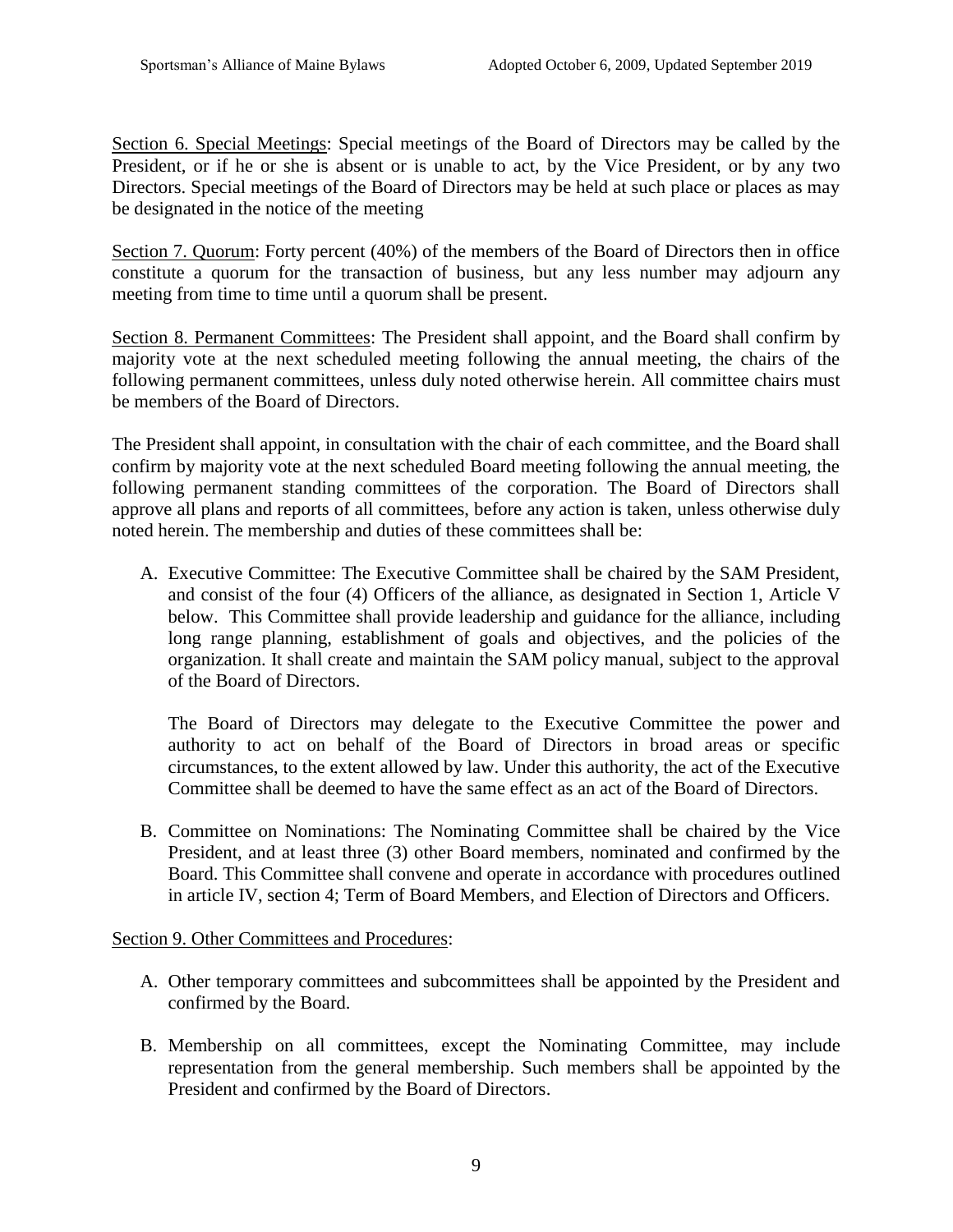C. All committees shall meet as often and whenever appropriate for the most efficient conduct of the business of the Alliance, and render a written report of its activities and recommendations to the Board at its next meeting.

Section 10: Conflict of Interest: Each Board member is required to disclose his or her membership in any organization(s) or group(s) opposed to SAM's mission, and any substantial business or financial interests with SAM's vendors or suppliers. Further, a Director is required to abstain from voting on any matter in which he or she might benefit financially. No person may be a director or officer of SAM, and simultaneously be an employee of the corporation.

#### ARTICLE V

#### Officers and Executive Director

#### Section 1. Designation of Officers:

The Officers of the Alliance shall consist of a President, Vice President, Clerk and Treasurer.

Section 2. Election and Term of Officers: The Officers of the Alliance shall be elected by the Board of Directors from among its membership, in accordance with procedures in Article IV, section 3, Subsection G. The President shall hold office for two (2) years, the Vice President for three (3) years, Clerk for two (2) years, and Treasurer for three (3) years, commencing with the first Board meeting following the annual meeting and until their successors have been elected and qualified, except in the event of resignation or disqualification.

Section 3. Powers and Duties of the President: The President shall preside at all meetings of the Board of Directors and of the members. He or she shall appoint all standing and ad hoc committees in accordance with article IV, section 10, and shall serve as an ex officio voting member of all committees, except the Nominating Committee. The President shall supervise the Executive Director. The President shall serve as chair of the Executive Committee.

Section 4. Powers and Duties of the Vice President: The Vice President shall perform all duties of the President in the absence of the President and serve on the Executive Committee.

Section 5. Powers and Duties of the Clerk: The Clerk shall see that a record of all meetings of the Alliance and members is kept, shall perform all duties incidental to the office prescribed by law or these Bylaws, and shall serve on the Executive Committee.

In the absence or disability of the Clerk any other Officer may certify documents as Acting Clerk. Documents so certified shall have the same force and effect as if they had been certified by the Clerk.

Section 6. Powers and Duties of the Treasurer: It shall be the duty of the Treasurer to be the custodian of all funds of the Alliance, to be responsible for their safekeeping, to render a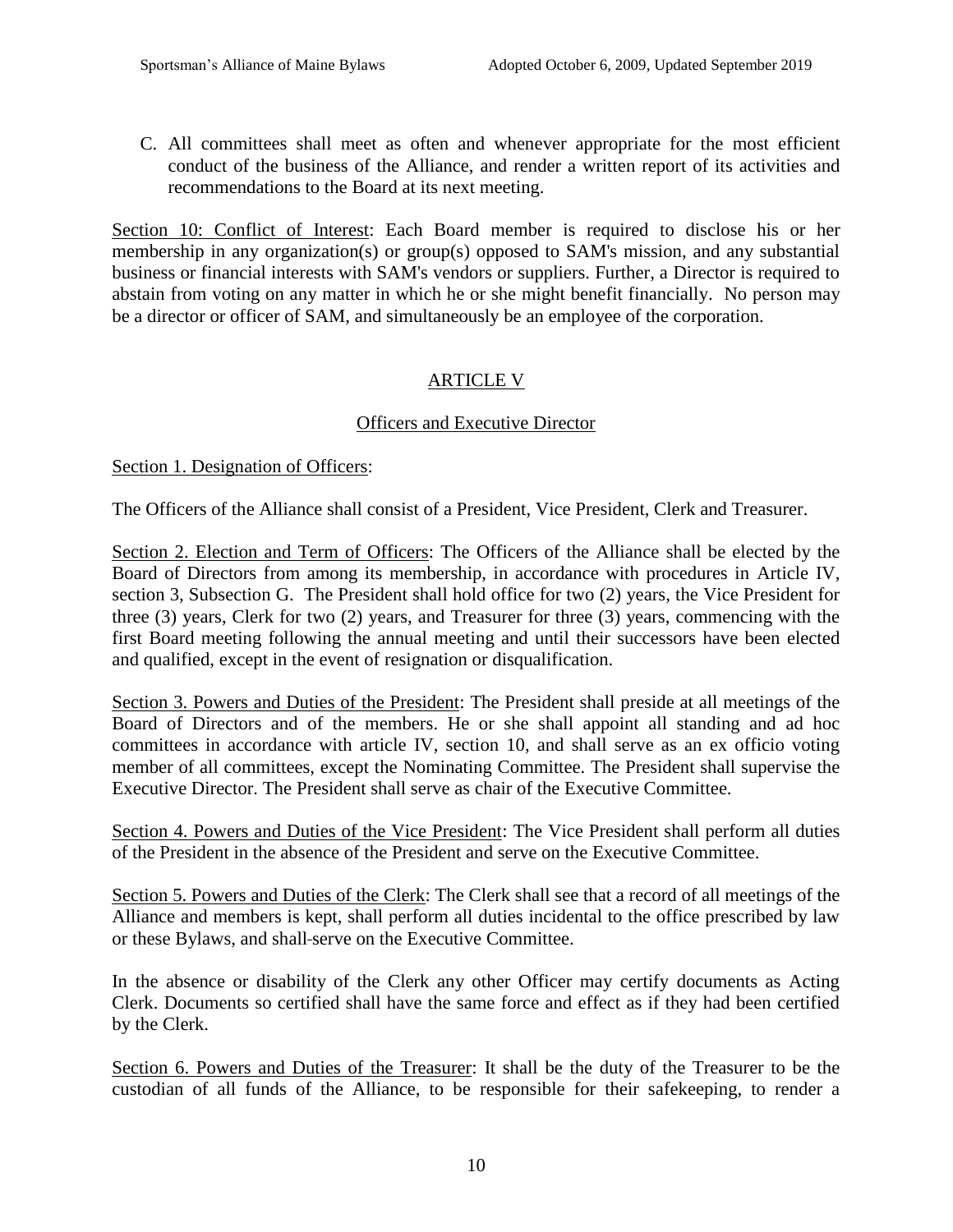financial report and such other reports as may, from time to time, be requested by the Board of Directors. All funds received by the Alliance shall be deposited to its credit in depositories approved by the Board of Directors. All bills of the Alliance shall be paid by check. Checks drawn by the Alliance shall be signed by the Treasurer or his or her designated agent so approved by the Board of Directors. All drafts, notes, deeds, mortgages, contracts and other instruments of the corporation must be signed in the name of the Alliance by the Treasurer, the President, or a designee upon authorization of the Board of Directors. The Treasurer shall chair the Budget and Property Committee, and serve on the Executive Committee.

Section 7. Bonds: The Board of Directors may at any time require an Officer of the Alliance to give security to the Alliance for the faithful performance of his or her duties in such sum and with such surety as the Board of Directors may require. The cost of such bonds will be paid by the Alliance.

Section 8. Vacancies: Any vacancy occurring among the Officers of the Alliance may be filled by the Board of Directors for the unexpired balance of any term in such office or position, from among currently serving members of the Board, by majority vote in secret ballot.

Section 9. Executive Director: The Board of Directors may employ or engage an Executive Director who shall be under the direction of the Board of Directors and who shall be the general executive of the Alliance. The Executive Director shall be responsible for managing the business affairs of the Alliance. He or she shall execute programs and policies approved by the Board of Directors. He or she shall, on behalf of the Alliance, employ, direct and supervise staff members as authorized by the Board of Directors, and staff shall be directly responsible to him or her for the performance of their duties. He or she shall meet with and advise the Board of Directors, and standing and special committees. The Executive Director shall serve at the will of the Board of Directors.

#### ARTICLE VI

#### **Contracts**

The Board of Directors may authorize any Officer or Officers, agent or agents, in the name of and on behalf of the Alliance to enter into any contract or to execute under the Corporate Seal or otherwise and to deliver any instrument, and such authority may be general or confined to specific instances; and unless so authorized, no Officer, agent or employee shall have the authority to bind the Alliance by any contract or engagement or in any amount.

#### ARTICLE VII

#### Fiscal Year

The Fiscal Year of the Alliance may be established by an affirmative vote of the Board of Directors.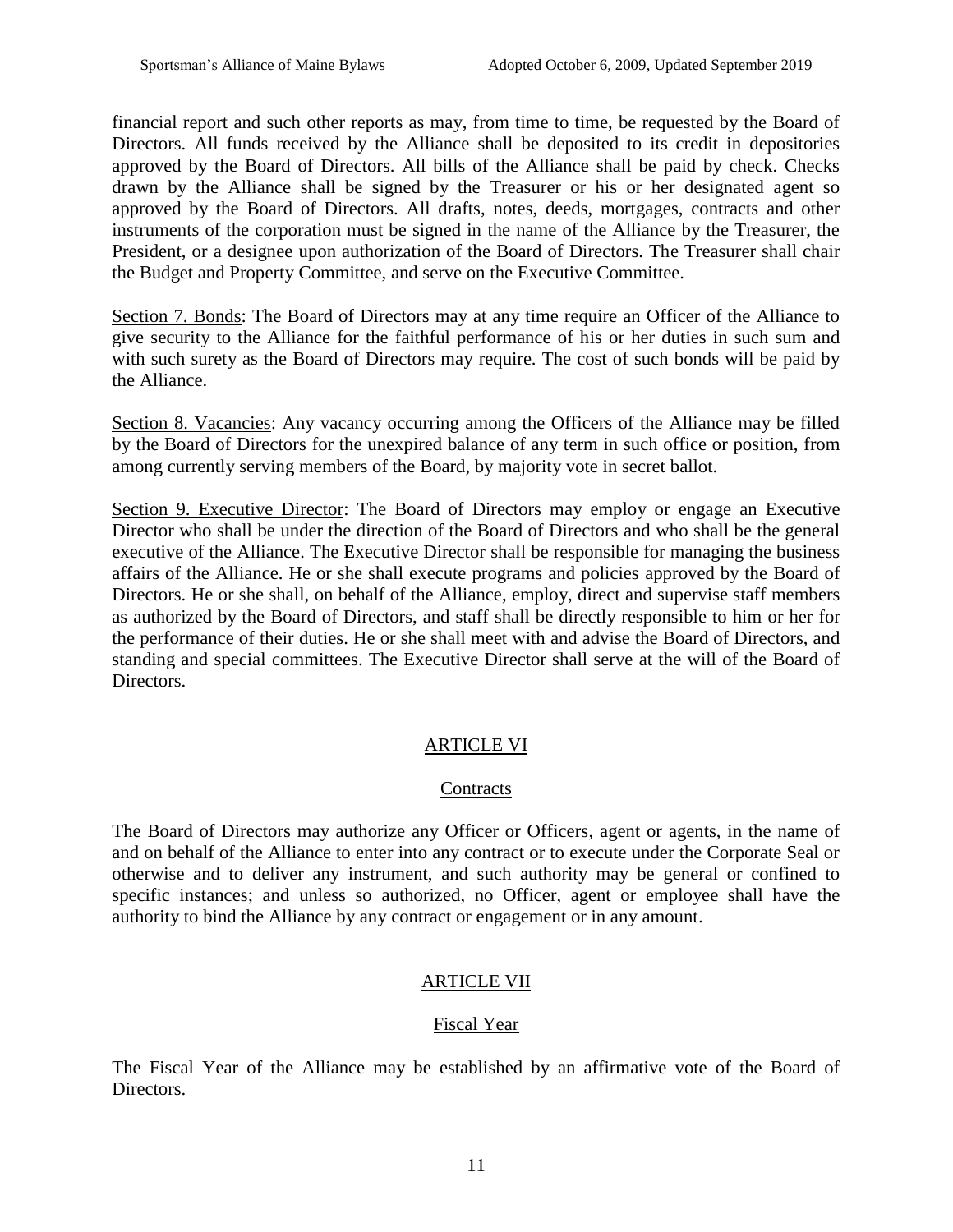#### ARTICLE VIII

#### Rules of Order

Parliamentary procedure as specified in "Robert's Rules of Order" shall govern the conduct of all meetings of the members and of the Board of Directors.

The Board of Directors may adopt, by a two-thirds vote, such other reasonable rules for the conduct of the business of the corporation, as it shall deem necessary. Additional rules so adopted shall take precedence over Robert's Rules of Order.

#### ARTICLE IX

#### Board Action Taken Without a Meeting

#### Section 1. Unanimous Action by Directors Without A Meeting:

Unless otherwise provided by the articles of incorporation or bylaws, any action required by this Act to be taken at a meeting of the directors of a corporation, or any action which may be taken at a meeting of the directors or of a committee of the directors, may be taken without a meeting if all of the directors, or all of the members of the committee, as the case may be, sign written consents setting forth the action taken or to be taken, at any time before or after the intended effective date of such action. Such consents shall be filed with the minutes of directors' meetings or committee meetings, as the case may be, and shall have the same effect as a unanimous vote.

#### Section 2. Informal or Irregular Action by Directors:

Emergency matters which may arise between scheduled meetings of the Board of Directors may be placed before the Board of Directors for a vote by mail ballot or electronic mail upon the unanimous approval of the President, the Treasurer and the Chairman of the standing committee. Two-thirds (2/3) or more of the Directors must cast a ballot and a simple majority of the votes cast shall prevail. The Board may determine that certain matters of SAM business must be placed before the SAM membership, and may conduct a poll of the current active membership, under procedures specified and approved by the Board for that purpose.

#### ARTICLE X

#### Amendments

These Bylaws may be altered, amended, repealed or new bylaws adopted at any meeting of the members of the Alliance, by an affirmative vote of a majority of all the members present at the meeting, provided that in the call for the meeting, notice is given of the proposed alteration, amendment or addition; also provided that the membership is given sufficient notice as outlined in Article III Section 4 of these Bylaws.